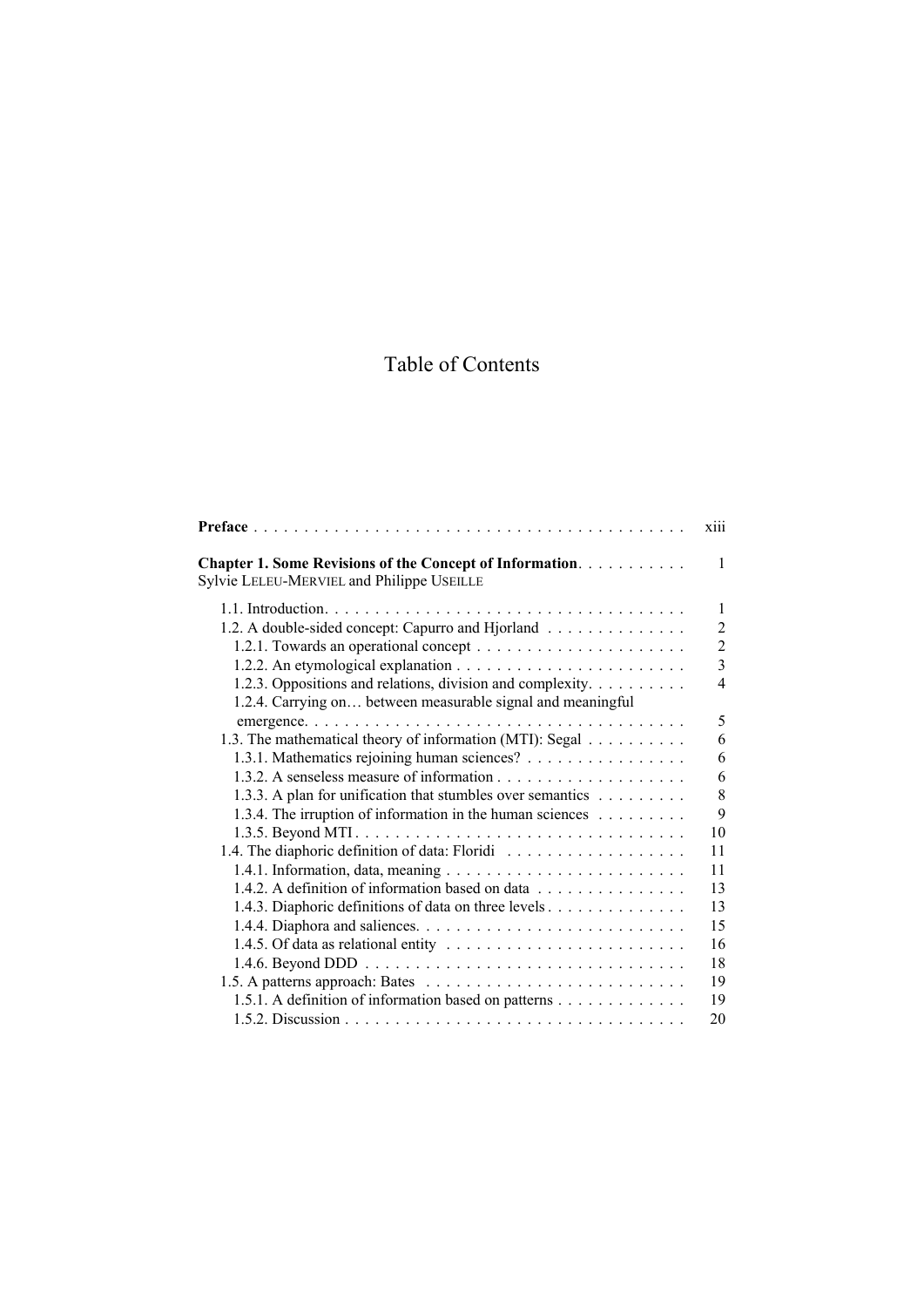## vi Information Science

| 1.5.3. Evaluation in the form of attempts to reconcile the different                             | 23 |
|--------------------------------------------------------------------------------------------------|----|
| 1.6. The general method of relativized conceptualization:                                        |    |
|                                                                                                  | 24 |
|                                                                                                  | 24 |
|                                                                                                  | 25 |
|                                                                                                  |    |
|                                                                                                  | 26 |
|                                                                                                  | 27 |
| 1.6.5. Liction reliances and mechanisms of meaning.                                              | 28 |
|                                                                                                  | 29 |
|                                                                                                  | 30 |
| <b>Chapter 2. From Scientific Communication to Specialized Mediation:</b>                        |    |
| Communication of Knowledge and Forms of Hybridizations                                           | 33 |
| Viviane COUZINET                                                                                 |    |
|                                                                                                  | 33 |
| 2.2. Scientific communication and communication between                                          |    |
|                                                                                                  | 34 |
|                                                                                                  | 35 |
|                                                                                                  | 36 |
|                                                                                                  |    |
|                                                                                                  | 39 |
|                                                                                                  | 42 |
|                                                                                                  | 42 |
| 2.3.2. Places of distribution of popularized knowledge: France as                                |    |
|                                                                                                  | 45 |
|                                                                                                  | 47 |
| 2.4. Specialized communication and forms of hybridization                                        | 50 |
|                                                                                                  | 50 |
|                                                                                                  | 52 |
| 2.4.3. Hybrid mediations $\ldots \ldots \ldots \ldots \ldots \ldots \ldots \ldots \ldots \ldots$ | 55 |
|                                                                                                  | 60 |
|                                                                                                  | 61 |
|                                                                                                  | 65 |
| <b>Jean-Paul METZGER</b>                                                                         |    |
|                                                                                                  | 65 |
|                                                                                                  | 66 |
|                                                                                                  | 66 |
|                                                                                                  | 70 |
|                                                                                                  | 71 |
|                                                                                                  | 74 |
|                                                                                                  | 74 |
|                                                                                                  |    |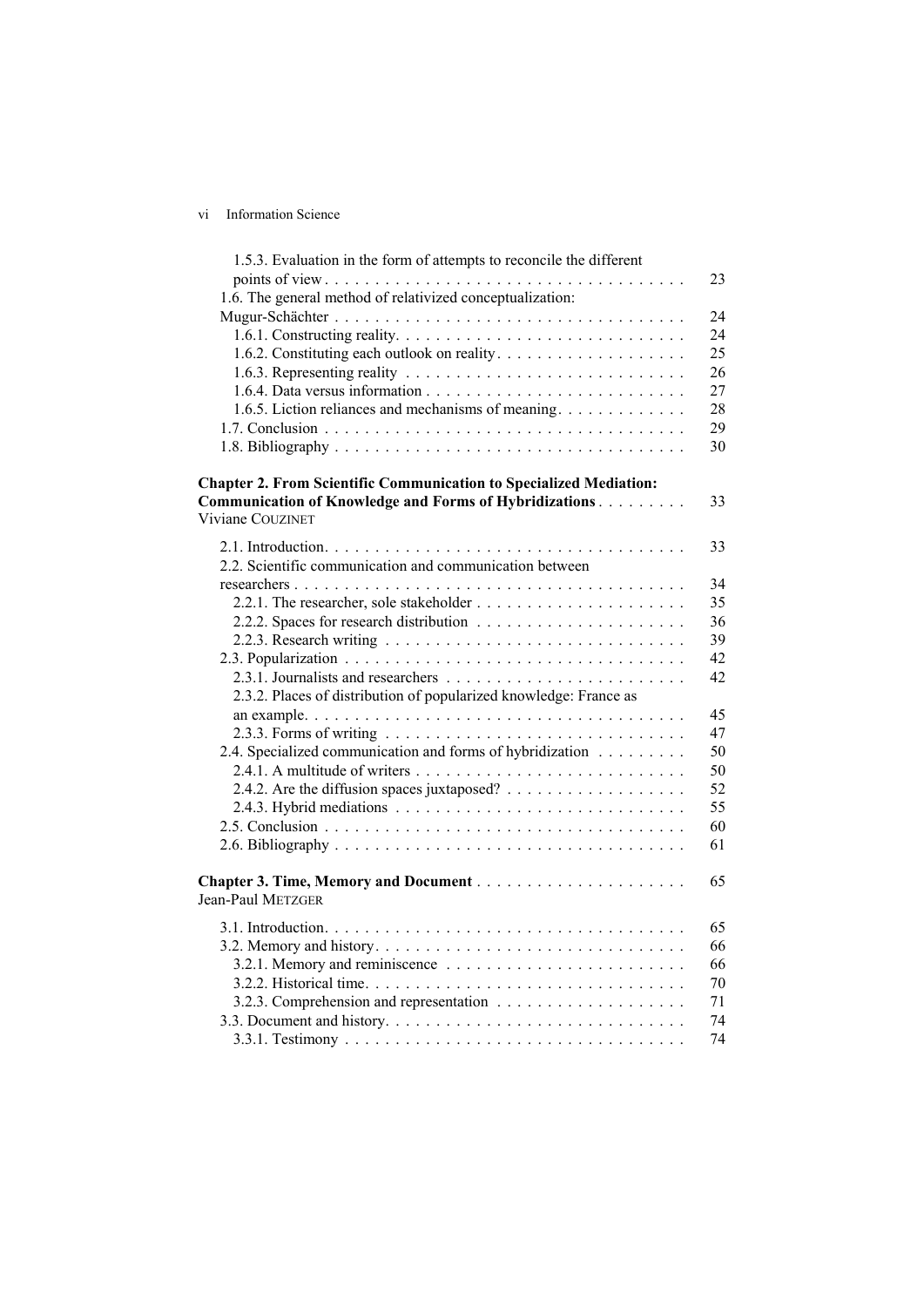|                                                                    | 75  |
|--------------------------------------------------------------------|-----|
|                                                                    | 78  |
|                                                                    | 79  |
| 3.4.1. Discursive documentation and formation.                     | 80  |
|                                                                    | 83  |
|                                                                    | 86  |
|                                                                    | 88  |
|                                                                    | 88  |
| Sophie PÈNE                                                        | 91  |
|                                                                    | 91  |
|                                                                    | 92  |
|                                                                    | 93  |
|                                                                    | 95  |
|                                                                    | 97  |
|                                                                    | 97  |
| 4.3.2. Towards the reorganization of technique through its social  |     |
|                                                                    | 99  |
|                                                                    | 100 |
| 4.4. The stakeholder network, visited by digital technology        | 102 |
|                                                                    | 103 |
| 4.4.2. A mutation masked by the psychologization of networks       | 104 |
|                                                                    | 105 |
|                                                                    | 107 |
| 4.5.1. Seduction – the face of transition between dating and       |     |
|                                                                    |     |
|                                                                    | 108 |
| 4.5.2. Dating spaces are not sociological objects                  | 109 |
|                                                                    | 111 |
|                                                                    | 112 |
|                                                                    | 114 |
|                                                                    | 115 |
| <b>Alexandre SERRES</b>                                            | 119 |
|                                                                    | 119 |
|                                                                    | 120 |
| 5.2.1. The terminological debate on information literacy in France | 120 |
| 5.2.2. Three origins and three complementary approaches            | 122 |
| 5.3. Is information culture truly an emergent thematic?            | 126 |
|                                                                    | 127 |
|                                                                    | 132 |
|                                                                    |     |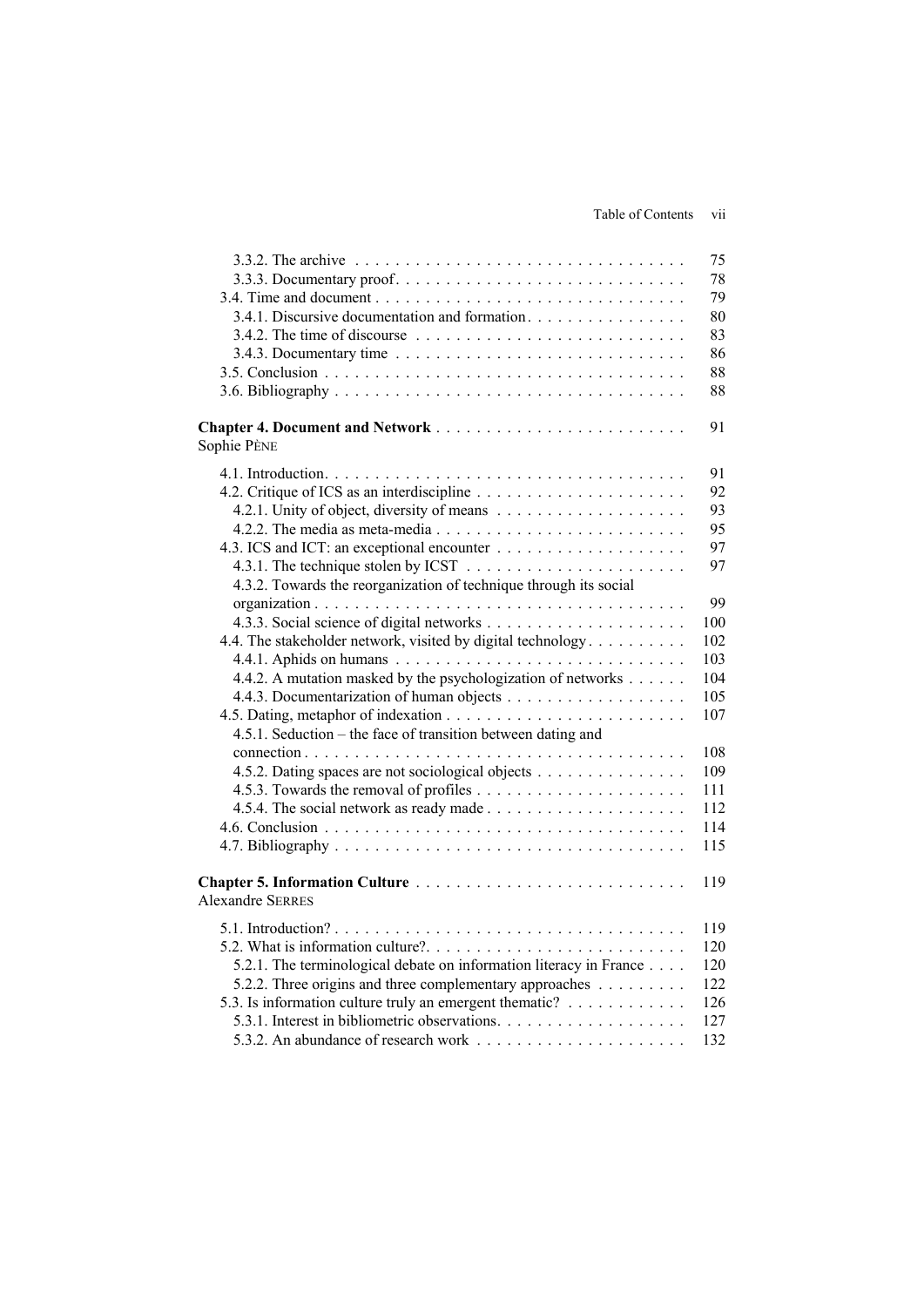viii Information Science

|                                                                                     | 134 |
|-------------------------------------------------------------------------------------|-----|
|                                                                                     | 135 |
| 5.5.1. The question of epistemological and scientific foundations                   | 136 |
| 5.5.2. The axiological dimension $\ldots \ldots \ldots \ldots \ldots \ldots \ldots$ | 137 |
| 5.5.3. Content, borders, stakeholders, pedagogy                                     | 139 |
|                                                                                     | 140 |
|                                                                                     | 141 |
| <b>Chapter 6. Relevance in Information Science Different Models,</b>                |     |
|                                                                                     | 145 |
| <b>Brigitte SIMONNOT</b>                                                            |     |
|                                                                                     | 145 |
|                                                                                     | 147 |
|                                                                                     | 147 |
|                                                                                     | 148 |
|                                                                                     | 149 |
|                                                                                     | 150 |
| 6.3.1. Saracevic's stratified model of interaction (1996).                          | 150 |
| 6.3.2. The model revisited by Cosijn and Ingwersen                                  | 152 |
|                                                                                     | 153 |
| 6.3.4. The five dimensions of Wang and Soergel's cognitive model.                   | 156 |
|                                                                                     | 158 |
|                                                                                     | 158 |
|                                                                                     | 160 |
| 6.5.1. Impact of Sperber and Wilson's theory                                        | 160 |
|                                                                                     | 162 |
|                                                                                     | 163 |
|                                                                                     | 164 |
|                                                                                     |     |
| <b>Chapter 7. Electronic Information Access Devices: Crossed Approaches</b>         | 167 |
| Stéphane CHAUDIRON and Madjid IHADJADENE                                            |     |
|                                                                                     |     |
|                                                                                     | 167 |
|                                                                                     | 168 |
| 7.2.1. Information access devices: a composite object                               | 168 |
|                                                                                     | 172 |
|                                                                                     | 177 |
|                                                                                     | 178 |
| 7.3.2. Models based on cognitive and psychological approaches.                      | 180 |
| 7.3.3. Library and information science models                                       | 180 |
|                                                                                     | 182 |
|                                                                                     | 184 |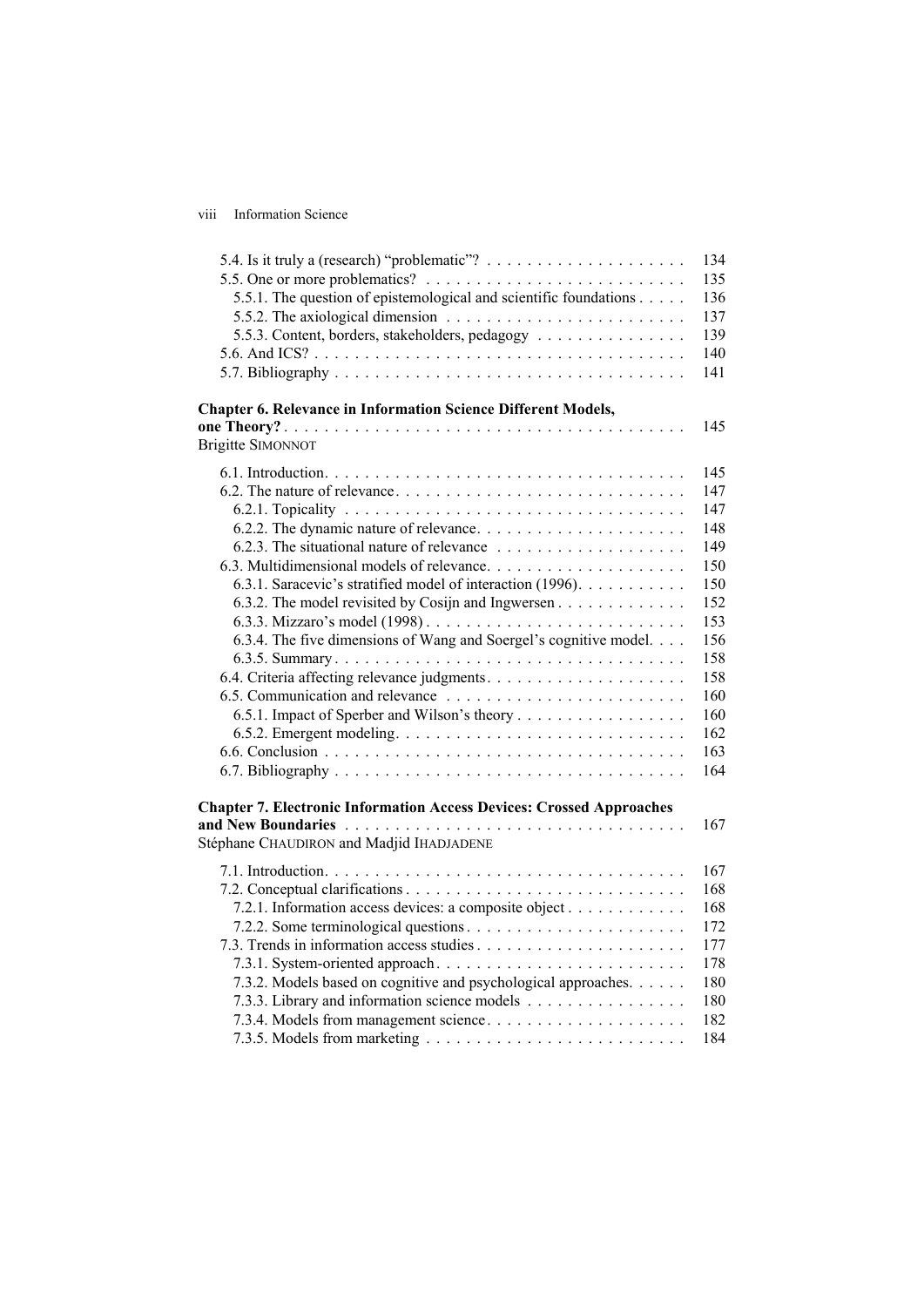|                                                                                            | 184 |
|--------------------------------------------------------------------------------------------|-----|
|                                                                                            | 186 |
| Chapter 8. Relevant Information in Economic Intelligence<br>Amos DAVID                     | 191 |
|                                                                                            | 191 |
| 8.2. Current approaches of information relevance                                           | 192 |
|                                                                                            | 194 |
|                                                                                            | 195 |
| 8.4.1. Knowledge of the decision-problem                                                   | 195 |
| 8.4.2. Knowledge of the information problem.                                               | 196 |
|                                                                                            | 199 |
|                                                                                            | 200 |
| 8.7. Towards collaborative information retrieval                                           | 202 |
|                                                                                            | 202 |
| 8.7.2. Domain knowledge base                                                               | 203 |
|                                                                                            | 203 |
|                                                                                            | 204 |
| 8.7.5. Knowledge of the information problem.                                               | 205 |
|                                                                                            | 206 |
|                                                                                            | 209 |
|                                                                                            | 211 |
| <b>Chapter 9. Representations of Digital Documents in Automatic</b>                        |     |
|                                                                                            | 213 |
| Luc GRIVEL                                                                                 |     |
|                                                                                            | 213 |
| 9.2. Limits of the classic information retrieval scheme: an example                        |     |
|                                                                                            | 215 |
| 9.2.1. The socio-economic dimension and its impact in the process                          |     |
|                                                                                            | 215 |
| 9.2.2. The documentary dimension $\ldots \ldots \ldots \ldots \ldots \ldots \ldots \ldots$ | 216 |
| 9.2.3. The cognitive dimension and the space of discourse in the                           |     |
|                                                                                            | 218 |
|                                                                                            | 220 |
|                                                                                            | 220 |
| 9.3.2. Revisiting methods of contents modeling.                                            | 222 |
|                                                                                            | 227 |
|                                                                                            | 229 |
|                                                                                            |     |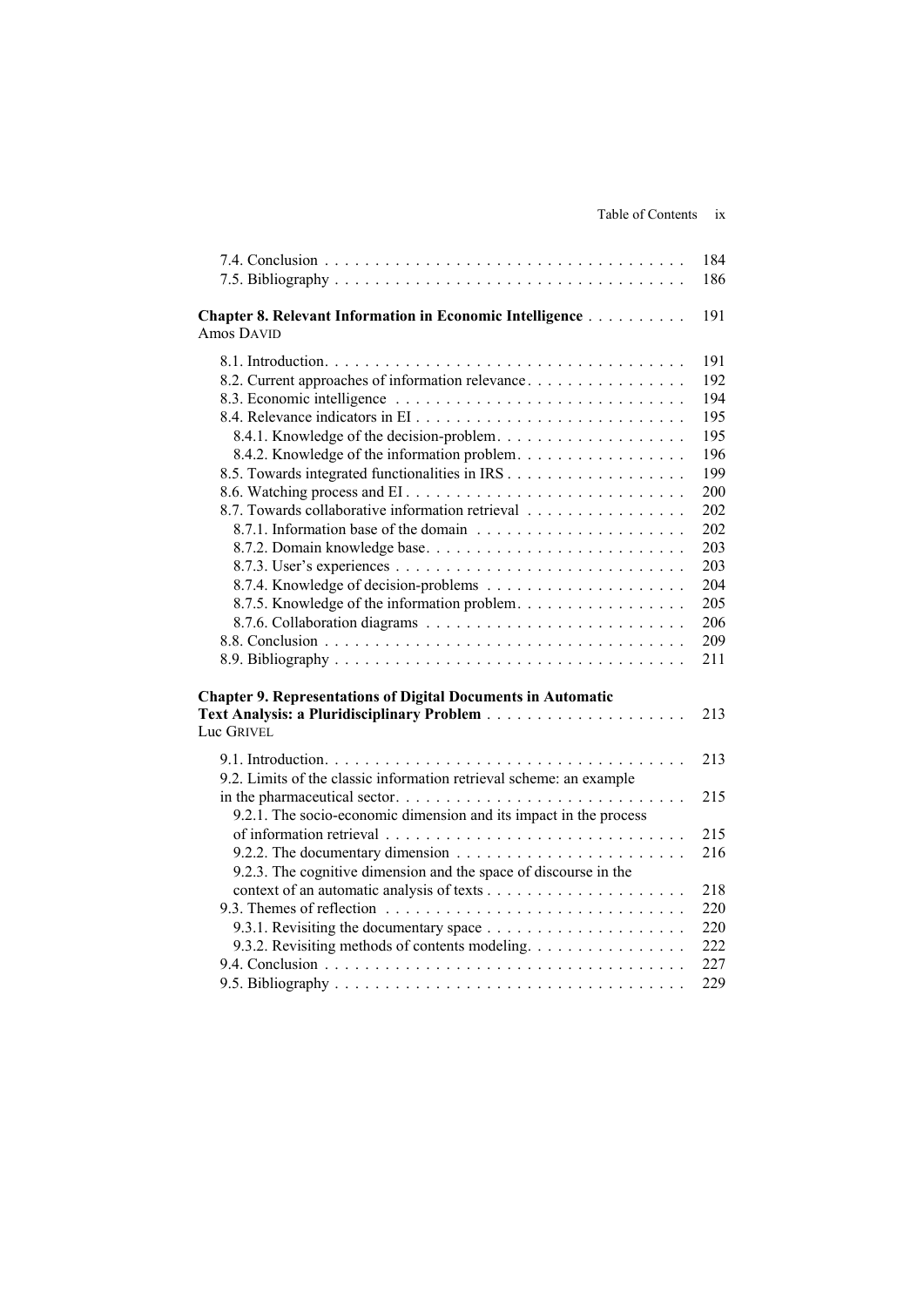x Information Science

| <b>Chapter 10. Freedom of Information, Participative Democracy</b>                      |     |
|-----------------------------------------------------------------------------------------|-----|
|                                                                                         | 233 |
| <b>Yves THÉPAUT</b>                                                                     |     |
|                                                                                         | 233 |
| 10.2. Technological mutation and freedom of information                                 | 234 |
| 10.2.1. Automation and information revolution                                           | 234 |
| 10.2.2. Potentialities and limits of technological mutation                             | 235 |
| 10.2.3. Freedom of information, liberalization and economic                             |     |
|                                                                                         | 236 |
| 10.3. Freedom of information and participative democracy                                | 237 |
| 10.3.1. Globalization, regionalization and need for information                         | 237 |
| 10.3.2. Economic information theory and secret information                              |     |
|                                                                                         | 238 |
| 10.3.3. Profitable information and participative democracy                              | 241 |
| 10.4. Freedom of information and local economy                                          | 242 |
| 10.4.1. Information and freedom of information, factors of                              |     |
| prosperity and economic and social development.                                         | 242 |
| 10.4.2. Local economic and social development                                           | 243 |
| 10.4.3. Information and freedom of information as global                                |     |
|                                                                                         | 244 |
|                                                                                         |     |
|                                                                                         | 245 |
|                                                                                         | 248 |
| Chapter 11. Internet in the Public Library                                              | 253 |
| Muriel AMAR, Agnès CAMUS-VIGUÉ, Christophe EVANS, and                                   |     |
| Françoise GAUDET                                                                        |     |
|                                                                                         |     |
|                                                                                         | 253 |
|                                                                                         | 254 |
| 11.3. The Bpi: an observatory of expectations and uses                                  | 256 |
|                                                                                         | 259 |
|                                                                                         | 262 |
| 11.3.3. Practices in which the Internet interferes                                      | 263 |
|                                                                                         | 266 |
| 11.4.1. Using the Internet in public $\ldots \ldots \ldots \ldots \ldots \ldots \ldots$ | 267 |
| 11.4.2. A familiar space in the library: finding your Internet                          | 268 |
| 11.4.3. Between domestic space and the library: optimizing tasks                        |     |
|                                                                                         | 270 |
|                                                                                         | 272 |
|                                                                                         | 273 |